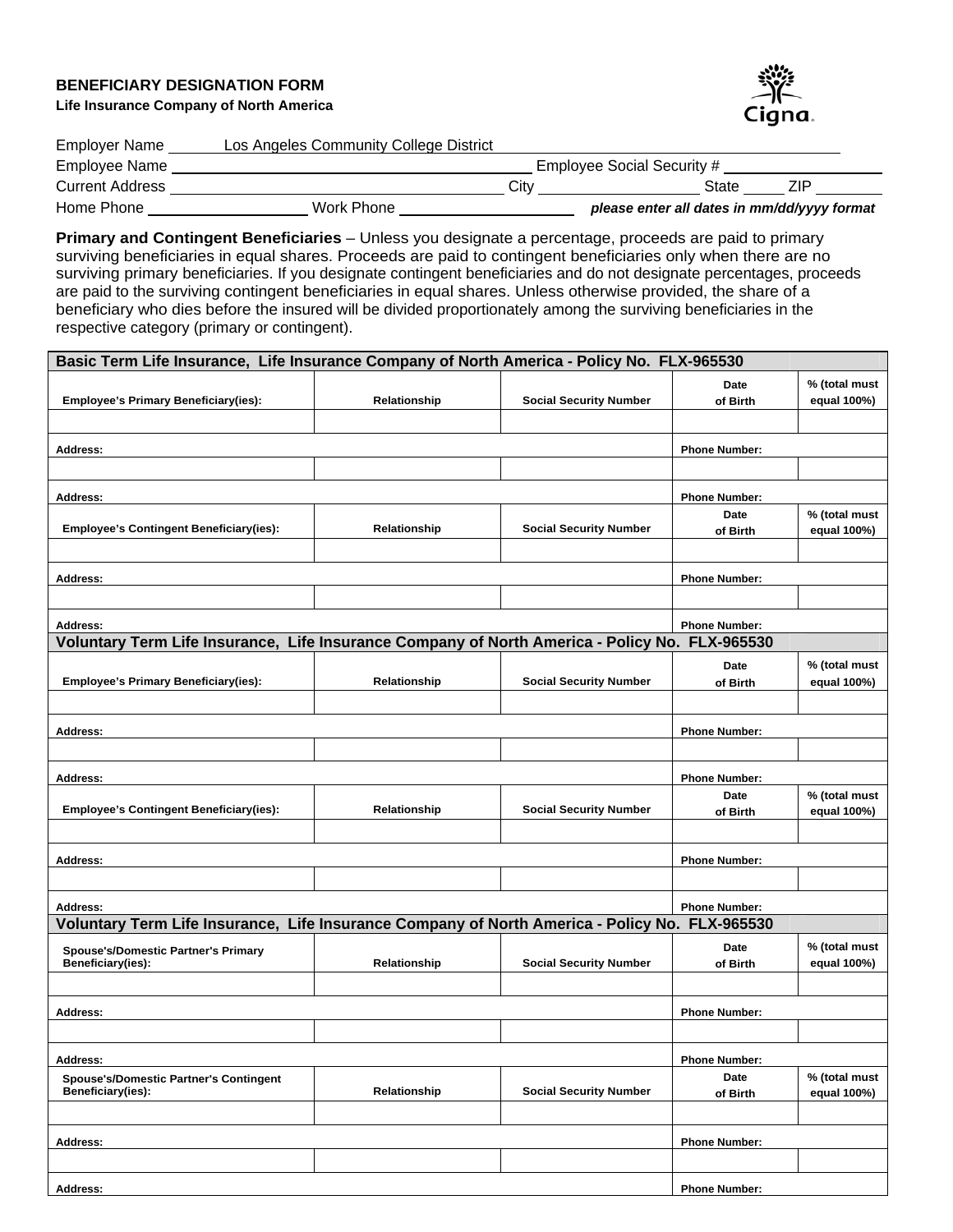| Voluntary Term Life Insurance, Life Insurance Company of North America - Policy No. FLX-965530 |                      |                               |                      |               |  |  |  |  |
|------------------------------------------------------------------------------------------------|----------------------|-------------------------------|----------------------|---------------|--|--|--|--|
|                                                                                                |                      |                               | <b>Date</b>          | % (total must |  |  |  |  |
| Child(ren)'s Beneficiary(ies):                                                                 | Relationship         | <b>Social Security Number</b> | of Birth             | equal 100%)   |  |  |  |  |
|                                                                                                |                      |                               |                      |               |  |  |  |  |
| Address:                                                                                       | <b>Phone Number:</b> |                               |                      |               |  |  |  |  |
|                                                                                                |                      |                               |                      |               |  |  |  |  |
| Address:                                                                                       |                      |                               | <b>Phone Number:</b> |               |  |  |  |  |
| Basic Accident Insurance, Life Insurance Company of North America - Policy No. OK-967109       |                      |                               |                      |               |  |  |  |  |
|                                                                                                |                      |                               | <b>Date</b>          | % (total must |  |  |  |  |
| <b>Employee's Primary Beneficiary(ies):</b>                                                    | Relationship         | <b>Social Security Number</b> | of Birth             | equal 100%)   |  |  |  |  |
|                                                                                                |                      |                               |                      |               |  |  |  |  |
| <b>Address:</b>                                                                                |                      |                               | <b>Phone Number:</b> |               |  |  |  |  |
|                                                                                                |                      |                               |                      |               |  |  |  |  |
| Address:                                                                                       |                      |                               | <b>Phone Number:</b> |               |  |  |  |  |
|                                                                                                |                      |                               | <b>Date</b>          | % (total must |  |  |  |  |
| <b>Employee's Contingent Beneficiary(ies):</b>                                                 | Relationship         | <b>Social Security Number</b> | of Birth             | equal 100%)   |  |  |  |  |
|                                                                                                |                      |                               |                      |               |  |  |  |  |
| Address:                                                                                       |                      |                               | <b>Phone Number:</b> |               |  |  |  |  |
|                                                                                                |                      |                               |                      |               |  |  |  |  |
| Address:                                                                                       |                      |                               | <b>Phone Number:</b> |               |  |  |  |  |
| Voluntary Accident Insurance, Life Insurance Company of North America - Policy No. OK-967109   |                      |                               |                      |               |  |  |  |  |
|                                                                                                |                      |                               | <b>Date</b>          | % (total must |  |  |  |  |
| <b>Employee's Primary Beneficiary(ies):</b>                                                    | Relationship         | <b>Social Security Number</b> | of Birth             | equal 100%)   |  |  |  |  |
|                                                                                                |                      |                               |                      |               |  |  |  |  |
| Address:                                                                                       | <b>Phone Number:</b> |                               |                      |               |  |  |  |  |
|                                                                                                |                      |                               |                      |               |  |  |  |  |
| Address:                                                                                       | <b>Phone Number:</b> |                               |                      |               |  |  |  |  |
|                                                                                                |                      |                               | <b>Date</b>          | % (total must |  |  |  |  |
| <b>Employee's Contingent Beneficiary(ies):</b>                                                 | Relationship         | <b>Social Security Number</b> | of Birth             | equal 100%)   |  |  |  |  |
|                                                                                                |                      |                               |                      |               |  |  |  |  |
| Address:                                                                                       | <b>Phone Number:</b> |                               |                      |               |  |  |  |  |
|                                                                                                |                      |                               |                      |               |  |  |  |  |
| Address:                                                                                       |                      |                               | <b>Phone Number:</b> |               |  |  |  |  |

If you need additional space using the above format, attach a separate piece of paper with the appropriate policy number, the date, and your signature.

**Note: This form is not complete without your signature. Please sign the form where indicated.**

**Community Property Laws** - If you are married, reside in a community property state (Arizona, California, Idaho, Louisiana, Nevada, New Mexico, Texas, Washington or Wisconsin), and name someone other than your spouse as beneficiary, it is possible that payment of benefits may be delayed or disputed unless your spouse also signs the beneficiary designation.

Spouse Signature  $\frac{1}{2}$  /  $\frac{1}{2}$  /  $\frac{1}{2}$  /  $\frac{1}{2}$  /  $\frac{1}{2}$  /  $\frac{1}{2}$  /  $\frac{1}{2}$  /  $\frac{1}{2}$  /  $\frac{1}{2}$  /  $\frac{1}{2}$  /  $\frac{1}{2}$  /  $\frac{1}{2}$  /  $\frac{1}{2}$  /  $\frac{1}{2}$  /  $\frac{1}{2}$  /  $\frac{1}{2}$  /  $\frac{1}{2}$  /

Owner Signature **Date 19th Contract Contract Contract Contract Contract Contract Contract Contract Contract Contract Contract Contract Contract Contract Contract Contract Contract Contract Contract Contract Contract Contra**